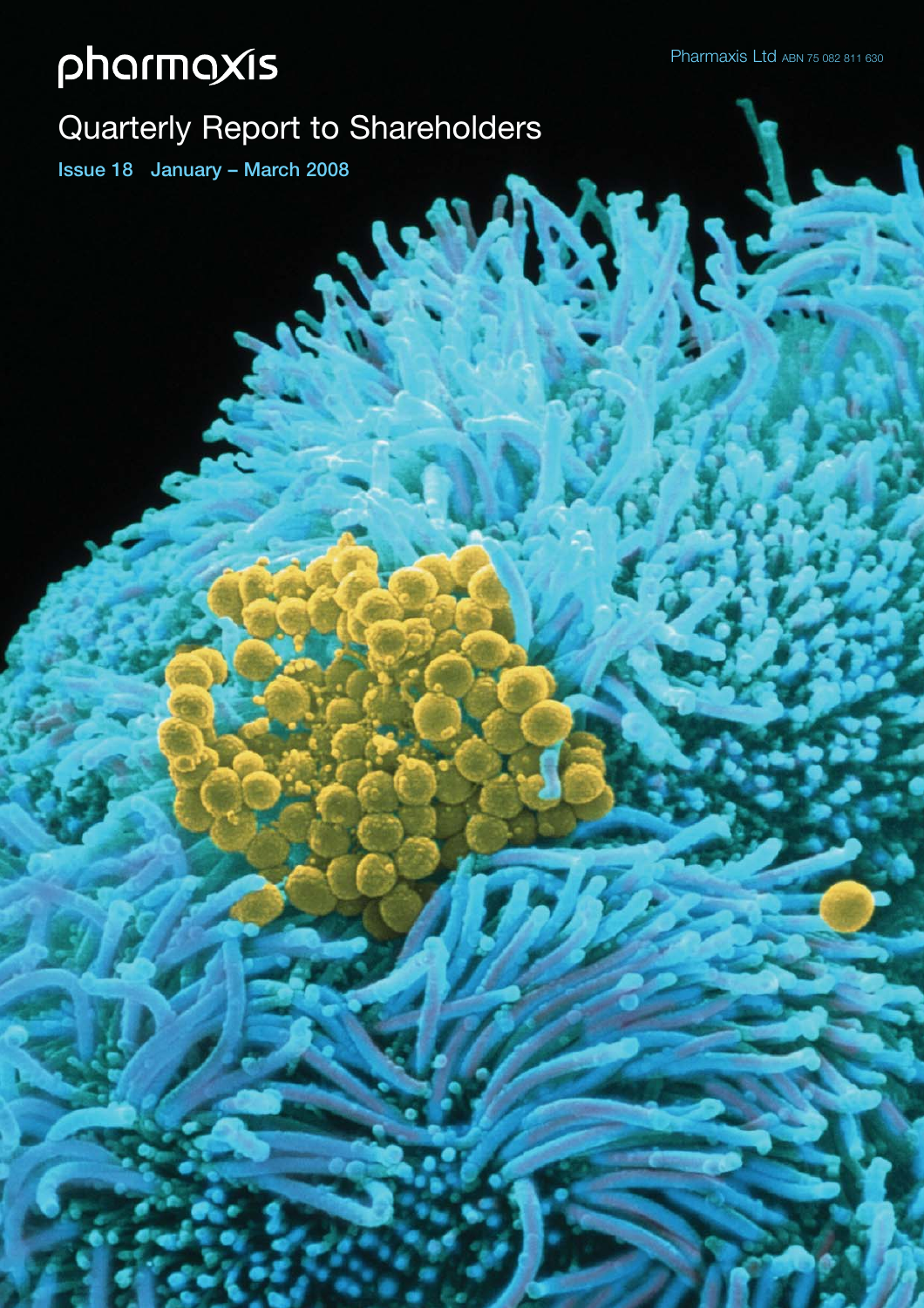## Producing human healthcare products to treat and manage respiratory and immune diseases

## **Overview**

Pharmaxis is a specialty pharmaceutical company with activities spanning product research & development through to manufacture, sales and marketing.

Our therapeutic interests include lung diseases such as cystic fibrosis, asthma, bronchiectasis and chronic obstructive pulmonary disease; and diseases of the immune system such as multiple sclerosis and rheumatoid arthritis.

Our first product, Aridol, is now registered for sale in Australia, Europe and parts of Asia and is designed to assist in the management of both asthma and chronic ob-structive pulmonary disease. Our second product, Bronchitol, is in final clinical trials as a new treatment for cystic fibrosis and chronic obstructive pulmonary diseases such as bronchiectasis and chronic bronchitis.

## **Pharmaxis Product Development at March 2008**



COPD = Chronic Obstructive Pulmonary Disease – a fatal disease of the lungs, related to smoking.

Front cover: A microscopic view of a colony of Staphylococcus bacteria on a human lung. The lungs are lined with cilia (hair like projections) which help keep them free of dust and other irritants. These bacteria are a major problem for people with cystic fibrosis and bronchiectasis, colonizing the lung and resulting in excessive mucus production that makes breathing difficult. *(JUERGEN BERGER/SCIENCE PHOTO LIBRARY)*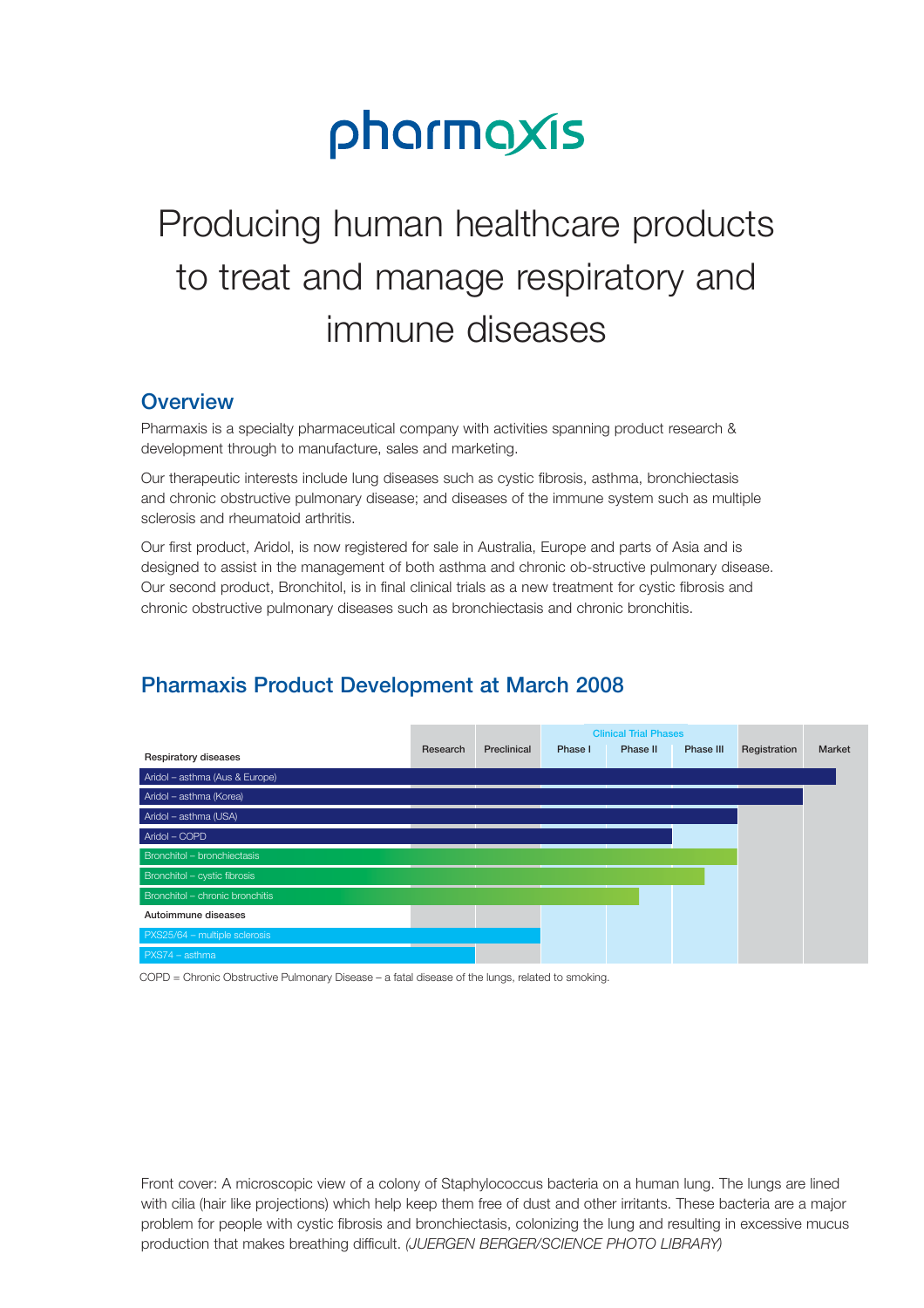

#### **CEO Report**

We have made steady progress on all fronts of the business, however this quarter has been dominated by our interaction with the various regulatory agencies worldwide. A meeting to discuss the marketing application of Aridol was hosted by the FDA, which involved a comprehensive discussion of the data we have gathered to date. Agreement has been reached on the marketing application filing plan and we will submit the application shortly.

We have also reached agreement from the Australian regulatory authorities on the marketing application filing plan for Bronchitol in the treatment of bronchiectasis. An Australian approval also gives us an opportunity to reach into other countries in South East Asia. The European regulatory agencies have asked us to consider conducting a second trial in patients with bronchiectasis and the U.S. FDA has provided us with advice on the bronchiectasis trial and regulatory path to a marketing approval. We are now close to aligning the very detailed responses from the two different agencies.

The Bronchitol Phase III clinical trial in adults and children with cystic fibrosis follows a different regulatory path to bronchiectasis, where a pre-trial agreement to market has been reached with the European Agency and the FDA.

I hope you enjoy reading about our positive progress during the quarter.

Ala D. Roberton

Alan D Robertson, Chief Executive Officer

#### **First Quarter Highlights**

- Aridol gains approval in Korea
- China accepts Bronchitol clinical trial application dossier for review
- U.S. FDA meeting confirms Aridol marketing submission plans
- Australian TGA meeting confirms Bronchitol marketing application plans
- Cystic fibrosis trial in children returns positive results with Bronchitol
- Aridol for elite athletes accepted by Olympic Committee

#### **Coming Events**

- File New Drug Application for Aridol with US FDA
- File Marketing Application for Bronchitol with Australian TGA
- Complete enrollment in international Phase III cystic fibrosis study
- Commence dosing in US Phase III cystic fibrosis study
- Bronchitol cystic fibrosis dose relationship to report

## **Inroads into Asia**

**Aridol for US market**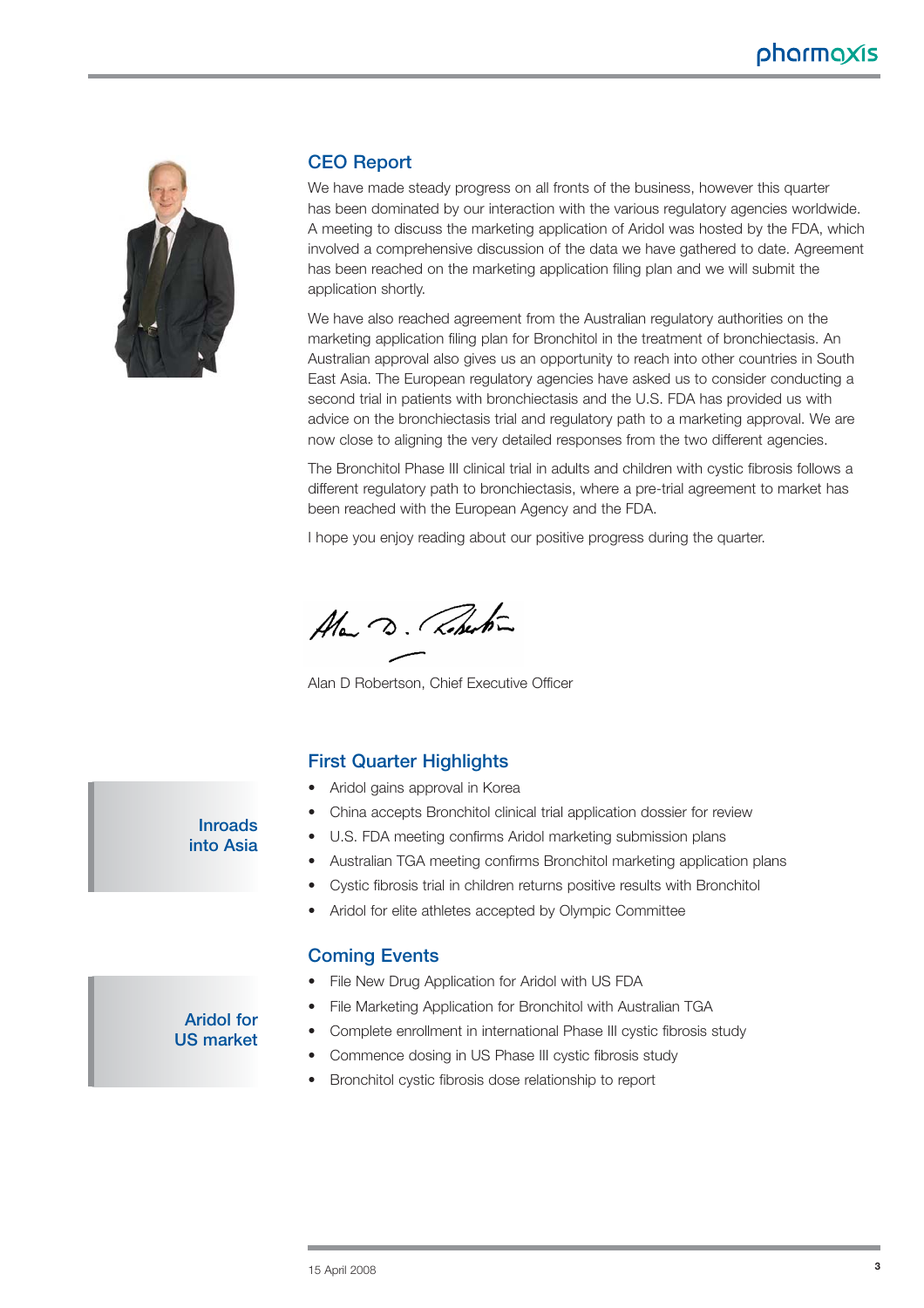**Foundations being laid for new factory**

#### **Corporate News**

#### **New factory on track**

Progress continues on the new Pharmaxis headquarters and factory in Frenchs Forest, Sydney. The building is on schedule, with the excavation finished and half the footings poured. The 7,000 square metre facility is expected to be completed by early next year.



## **China office opens**

Pharmaxis' representative office in Shanghai was formally registered and approved by the State Administration for Industry and Commerce of the People's Republic of China.

#### **Current Regulatory Activities**

#### **Aridol – Europe**

Marketing Authorisation Certificates for Aridol have been received from Denmark, Sweden, The Netherlands, Ireland and The United Kingdom.

We are hopeful that most of the rest of the European Union will provide us with the necessary certificates during the June 2008 quarter.

For those countries where marketing certificates have been granted, we are working through hospital formulary submissions, pricing applications and reimbursement issues.

An approvable letter was received from Switzerland in March after a lengthy review process. The final marketing authorisation is expected to be received during Q3 2008.

#### **Aridol – USA**

A Pre-New Drug Application (NDA) meeting was held with the U.S. FDA in March to discuss Aridol. The meeting was positive and helpful and no unresolved problems or issues were uncovered.

As a result, we are now in a position to file our New Drug Application. The submission will include data from two Phase III clinical trials involving 1,200 subjects. We plan to submit the NDA during the June quarter following completion of extensive stability studies.

**Approvable advice from Switzerland**

#### **Positive meeting with US FDA**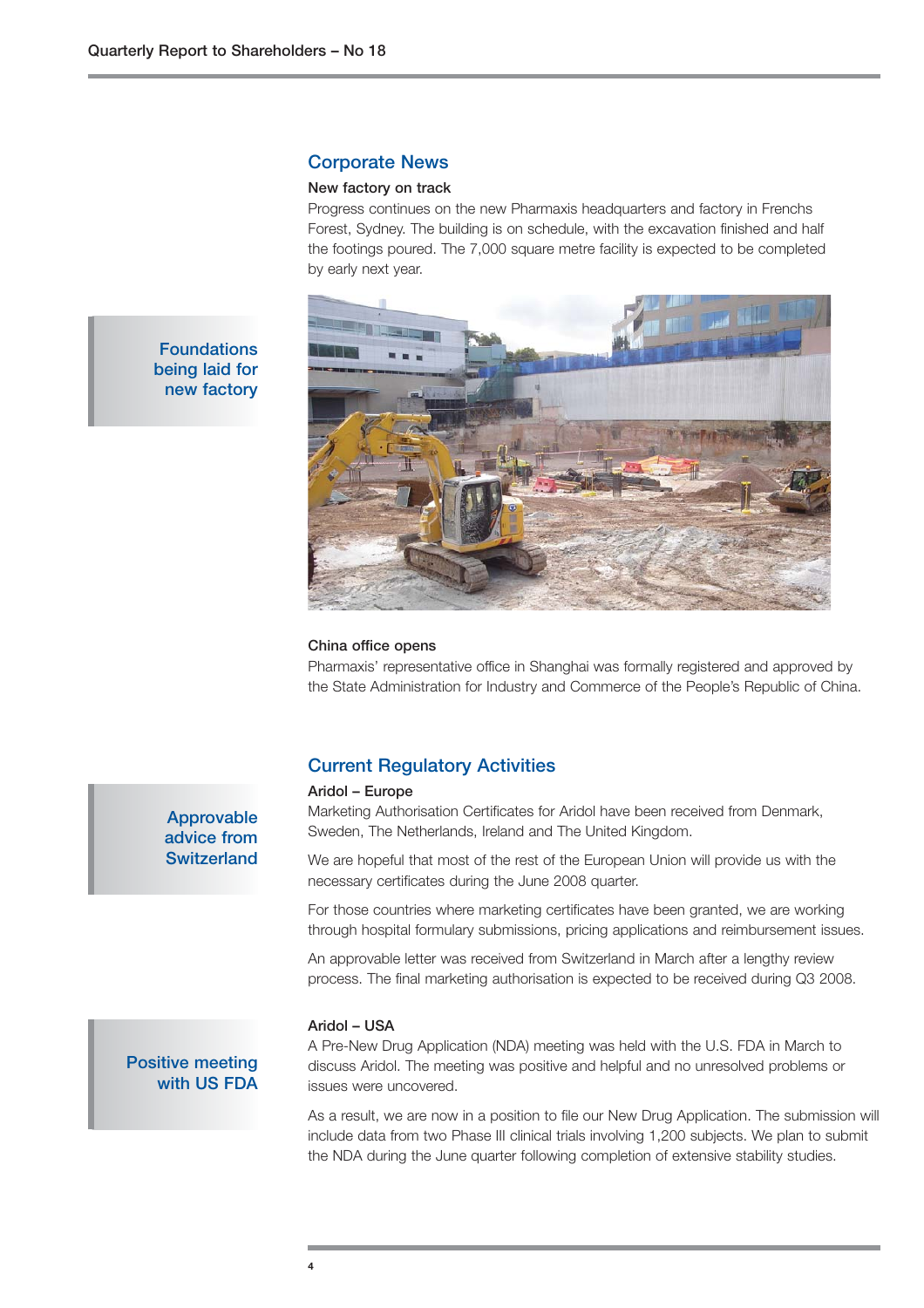## **New Bronchitol trials planned**

#### **Bronchitol (bronchiectasis) – Europe**

A Scientific Advice meeting was held with the European Medicines Agency (EMEA) to discuss the path forward on the clinical development program for Bronchitol for the treatment of bronchiectasis. Formal advice was received from the Agency following the meeting. In summary, the EMEA advice is to conduct a further clinical trial of six months' duration with two primary efficacy measures: the number of exacerbations requiring antibiotic treatment and quality of life.

#### **Bronchitol (bronchiectasis) – USA**

A second Phase III protocol was submitted to the FDA under the Special Protocol Assessment route and the formal response has been received. The FDA has advised us to conduct a further clinical trial of at least 12 months' duration with one primary efficacy measure: reduction in pulmonary exacerbations. With no universally accepted definition of exacerbation in bronchiectasis, we are continuing to work with the FDA on a mutually acceptable definition. Bronchitol has US Orphan Drug designation for this condition.

#### **Bronchitol (bronchiectasis) – Australia**

Fruitful discussions with the Australian Therapeutic Goods Administration (TGA) have provided a path forward for bringing Bronchitol to market in Australia.

It has been agreed to file a marketing application for Bronchitol in bronchiectasis once the ongoing 12 month safety component of the trial is complete. This is expected to be mid-2008 and, therefore, the target date for submission of the marketing application is Q3 2008. Bronchiectasis affects more than 20,000 Australians.

#### **Bronchitol (bronchiectasis) – China**

A clinical trial application for Bronchitol to treat bronchiectasis has been accepted for evaluation by China's State Food and Drug Administration (SFDA). All pharmaceutical companies are required to undertake a study in a Chinese population to support their marketing approval application. Final approval of the clinical trial application is expected in the fourth quarter.

The number of Chinese who suffer from bronchiectasis is more than double that of the rest of the world. A number of leading Chinese respiratory physicians have indicated they wish to conduct bronchiectasis studies, and have confirmed there is a large unmet need for new treatments for bronchiectatic patients.

#### **Bronchitol (cystic fibrosis) – Europe**

Some time ago, a Phase III clinical trial design was agreed with the EMEA under their protocol assistance process and the trial is now well into its recruitment phase with over 180 subjects out of the 250 enrolled. This trial will be sufficient to seek approval for Bronchitol in cystic fibrosis in Europe, and the EMEA has confirmed that Bronchitol is eligible for submission through the centralised Community procedure.

This requires a single application, a single evaluation and a single authorization, allowing direct access to the entire market of the European Union. Bronchitol has Orphan drug designation for cystic fibrosis in Europe, which affords Bronchitol 10 years' market exclusivity within the European Union.

#### **Australian application in Q3**

## **First steps into China**

## **Europe CF trial recruiting underway**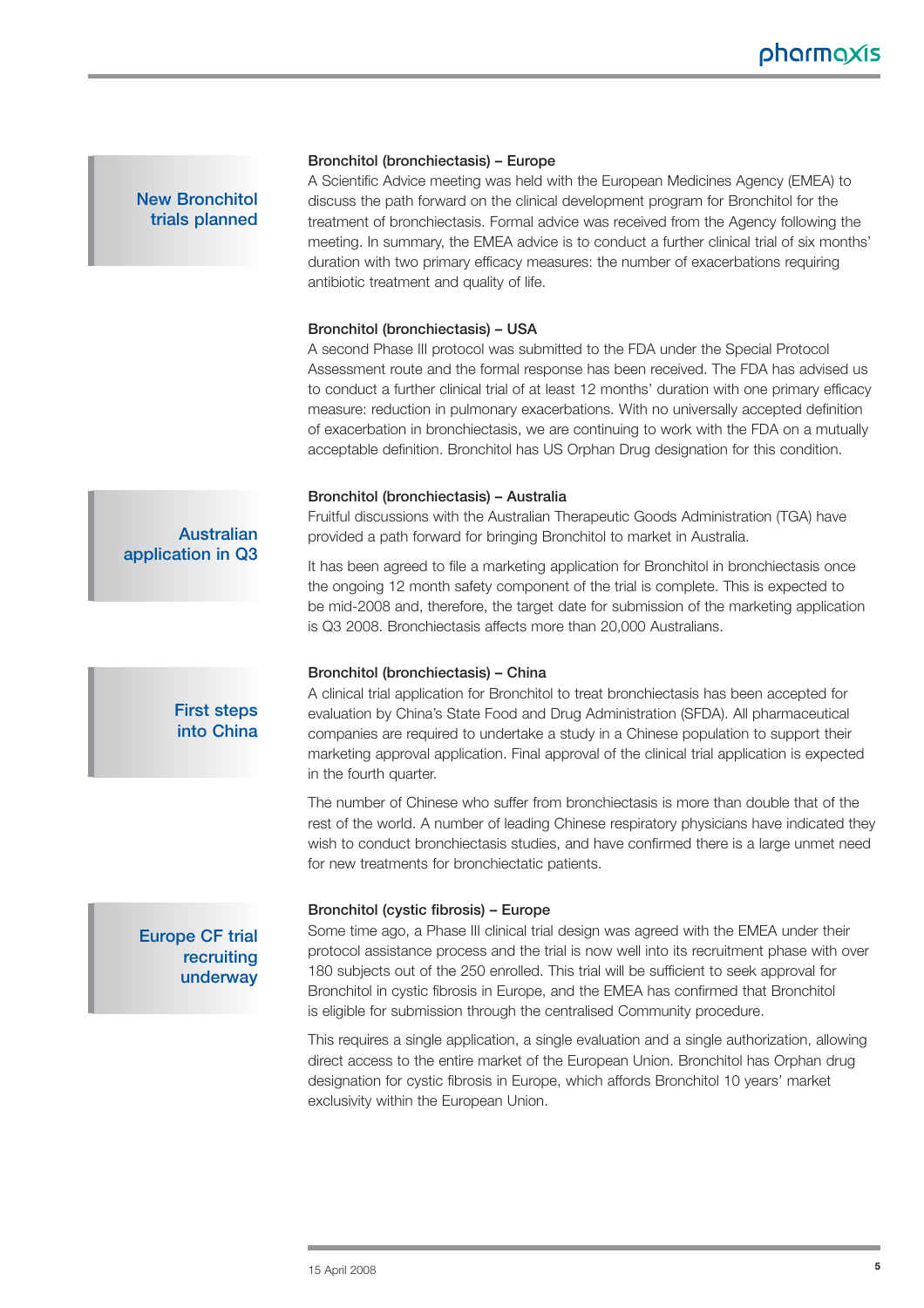#### **Bronchitol (cystic fibrosis) – USA**

Late last year, the FDA agreed to a Phase III clinical trial of Bronchitol for cystic fibrosis. This will form the primary basis of an efficacy claim in support of a New Drug Application, conducted under the Special Protocol Assessment scheme. The agreement covers the study design, trial size, clinical endpoints and data analyses. This clinical trial is now in the establishment phase with the assistance of the US cystic fibrosis foundation. Bronchitol has Orphan Drug designation and Fast Track status for cystic fibrosis in the U.S.

#### **Current Medical Activities**

#### **Phase II trial in children delivers positive results**

A Phase II clinical trial in children with cystic fibrosis demonstrated excellent lung function improvement following three months treatment with Bronchitol.

Bronchitol matched the results achieved by the current marketed product rhDnase. The improvement in lung function after three months on Bronchitol reflects that seen in a previous study following two weeks of treatment.

The study was an independent investigator initiated study conducted in the United Kingdom. While not on the regulatory approval path, this is the first time we have had an opportunity to measure the performance of Bronchitol following three months' continuous treatment. The results bode well for the pivotal six month Phase III trial currently in progress.

#### **Current Marketing Activities**

#### **Aridol gains first Asian approval**

In January the Korean regulatory agency granted marketing approval for our asthma management product, Aridol. This is the first Asian approval of Aridol.

Korea is an important base from which to launch and grow Aridol in Asia. There are an estimated 2.5 million asthma sufferers and yet only 160,000 bronchial challenge tests are performed annually to assist with asthma diagnosis and management. The existing broad acceptance of lung function challenge tests presents a firm opportunity for marketing Aridol.

#### **IOC Medical Commission's Independent Panel approves Aridol**

The International Olympic Committee Medical Commission's Independent Panel has included Aridol as an approved test.

The approval was contained in the IOC Consensus Statement on Asthma in Elite Athletes, for athletes competing in the Beijing Olympics.

The IOC Medical Commission is concerned that athletes competing at the Olympics are diagnosed correctly and receive the most appropriate therapy. An estimated 20% of Olympic athletes are asthmatic.

The Commission recommends that in diagnosing asthma in Olympians, a bronchial provocation test such as Aridol be used to establish the presence of airway hyperresponsiveness.

#### **Bodes well for Phase III trial**

## **opportunity**

**Strong Korean**

#### **Olympic athletes to use Aridol**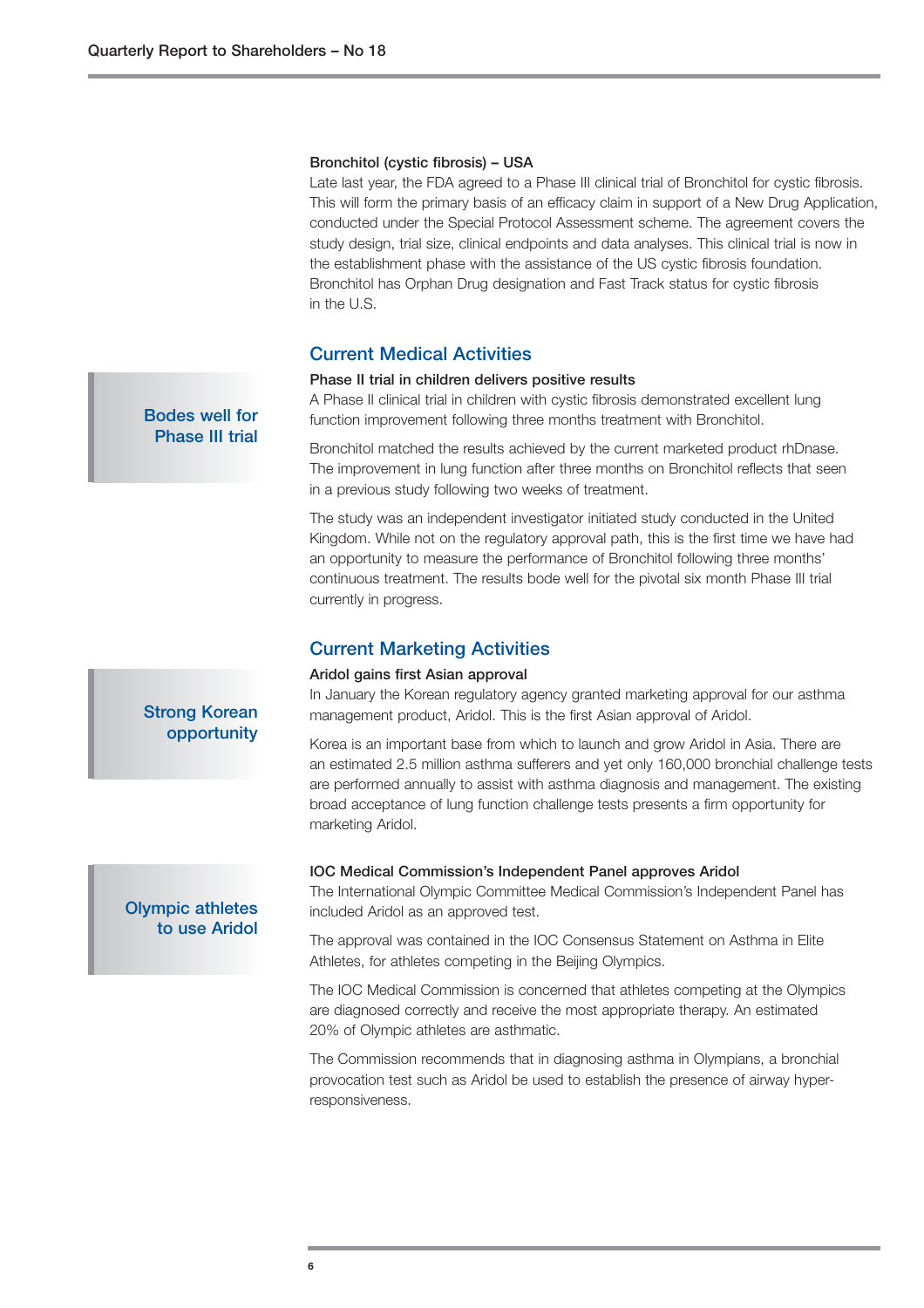## **Aridol sparks international debate**

#### **World experts discuss Aridol**

Pharmaxis was represented at the recent American Academy of Asthma Allergy & Immunology (AAAAI) meeting held in Philadelphia, USA.

Aridol featured in several scientific posters and presentations and was the subject of a high-profile debate between two world leaders in bronchial provocation testing, which drew a large audience and had a very favourable result for Aridol.

Various U.S. clinicians, researchers and key bodies expressed a keen interest in Aridol at the meeting and look forward to being involved with and following its progress in this important market.

Pharmaxis also hosted a stand at the annual 2008 Thoracic Society of Australia and New Zealand Annual Meeting in March. More than 1,000 respiratory physicians and thoracic specialists attended the event.

#### **Current Research Activities**

#### **PXS25**

PXS25 is being developed to treat inflammatory lung diseases such as asthma and chronic obstructive pulmonary disease. Our research, clinical and regulatory teams are preparing the necessary documents to submit a clinical trial application to regulatory authorities. The Phase I clinical study will be conducted in Australia and will focus on

safety and the pharmacokinetic profile of PXS25.

In another research project, our drug discovery team has now designed advanced leads which inhibit the protein SSAO/VAP-1. This protein plays a key role in the inflammatory process and its inhibition is expected to lead to new therapies for diseases such as rheumatoid arthritis and multiple sclerosis. We have selected a preferred development candidate and have commenced the scale up manufacture and pre-clinical safety studies necessary to evaluate the compound in human studies.

### **Intellectual Property Portfolio**

There has been no material change to the patent portfolio this quarter.

### **Financial Overview of the Quarter**

At the end of March 2008 the cash position was A\$116 million, sufficient to advance our clinical program and expand our manufacturing capacity.

#### **Revenue**

Aridol sales for the March 2008 quarter of A\$136,000 were 230% greater than the March 2007 quarter. Sales were made to customers in Australia (43%), Europe (14%) and for clinical trial use (43%). Australian sales were 67% greater than March 2007 and 12% greater than December 2007.

The increase in interest income over the prior comparable quarter reflects the increase in invested cash as well as generally higher interest rates received on the bank accepted bills in which the majority of funds are invested.

Grant income relates predominantly to the Pharmaceuticals Partnerships Program.

**Phase I clinical trial nears**

> **Aridol sales increases**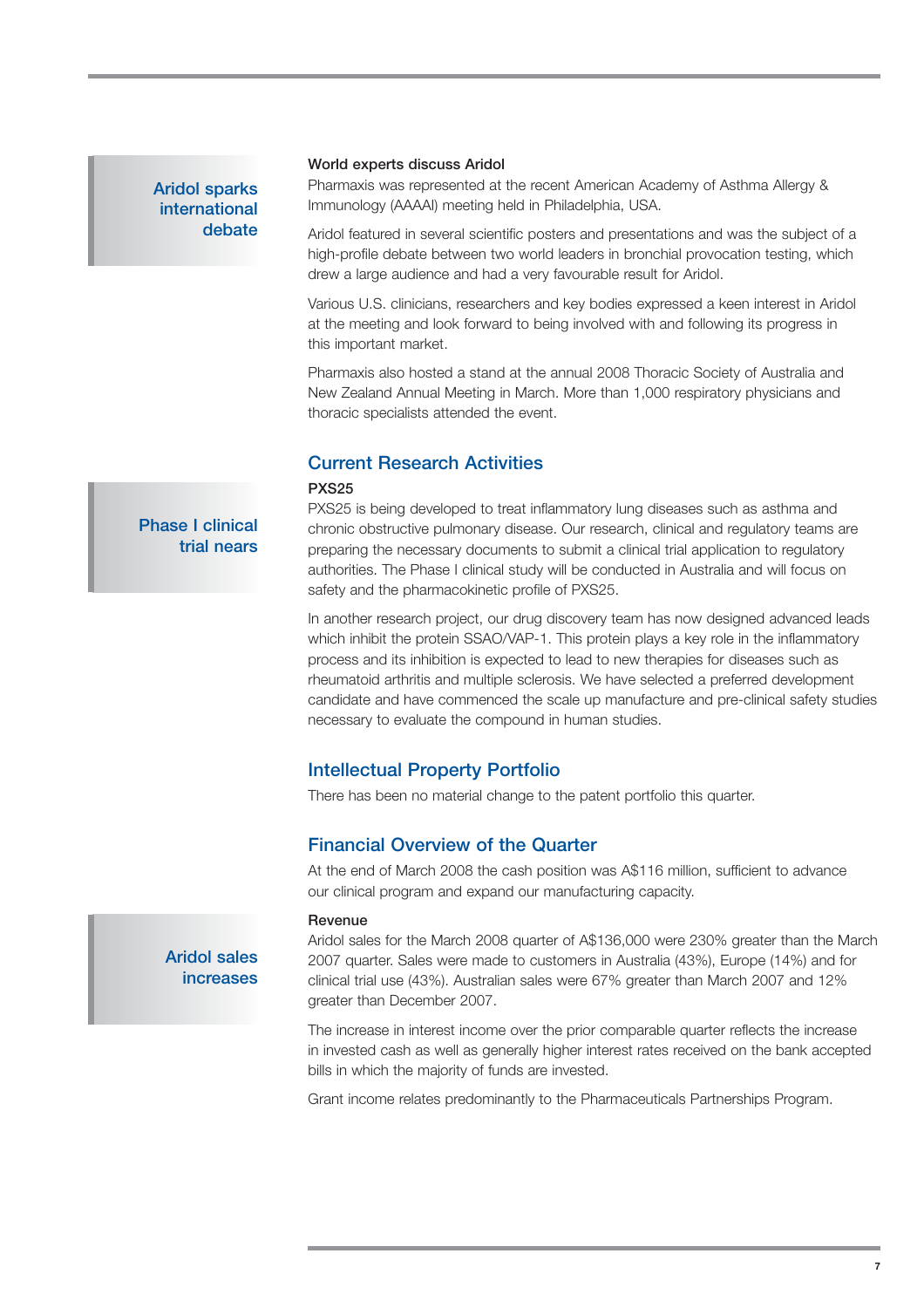**Research & development expenditure**

#### **Expenditure**

Research and development expenditure of A\$4.4 million for the March 2008 quarter compares to A\$5.2 million in the March 2007 quarter, and A\$4.6 million in the December 2007 quarter.

Clinical expenses accounted for 65% of R&D expenditure, an increase of around 28% from the March 2007 quarter due to greater clinical trial activity.

Our drug discovery unit accounted for 13% of R&D expenditure – a rise of 43% over the March 2007 quarter but unchanged from the December 2007 quarter.

Preclinical expenses for the quarter were minimal, with one project completing its preclinical development and another set to commence.

Manufacturing R&D expenses accounted for 22% of R&D expenditure – a decrease of close to 44% from expenditure in the March 2007 quarter. Manufacturing R&D remains focused on the supply of product to clinical trials and to long term stability studies required for the Aridol marketing application in the U.S.

Commercial expenditure of A\$1,154,000 compares to A\$846,000 in the March 2007 quarter and A\$1,053,000 in the December 2007 quarter. The predominant reason for the increase is higher (non cash) costs in relation to employee share options. Expenditure in the current quarter also include costs associated with the U.S. office and European market research.

Administration expenditure of A\$1,321,000 compares to A\$1,325,000 in the March 2007 quarter and A\$1,411,000 in the December 2007 quarter.

#### **Cash Flow**

Investing activities for the March 2008 quarter of A\$276,000 included expenditure for the new manufacturing facility and additional computer infrastructure.

**Commercial expenses**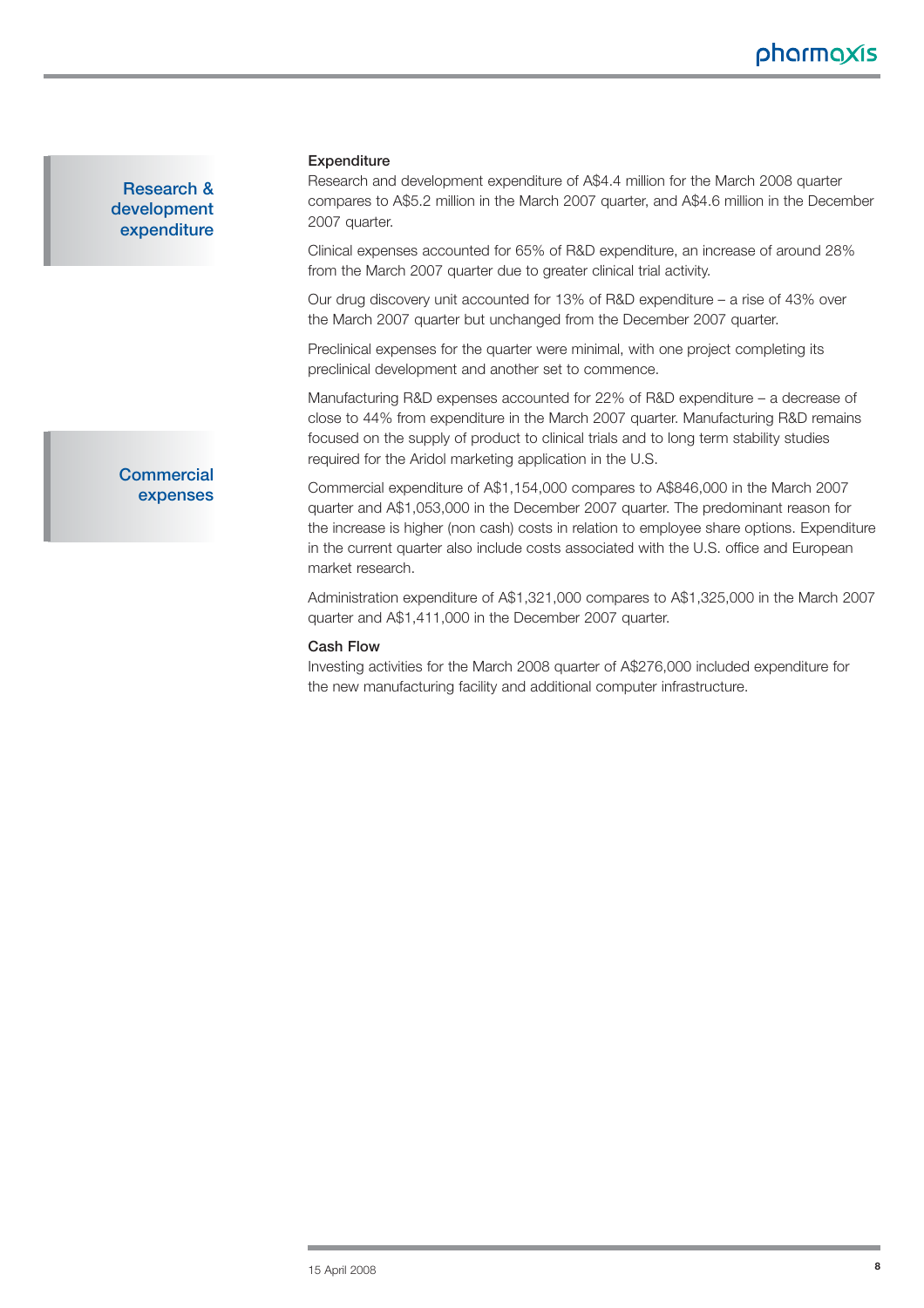#### **International Financial Reporting Standards**

(Unaudited)

### ('000 except per share data)

#### **Income Statement**

|                                                    |           | Three months ended |                     |           | Year-to-date |                     |  |  |
|----------------------------------------------------|-----------|--------------------|---------------------|-----------|--------------|---------------------|--|--|
|                                                    | 31-Mar-08 | 31-Mar-07          | 31-Mar-08           | 31-Mar-08 | 31-Mar-07    | 31-Mar-08           |  |  |
|                                                    | A\$       | A\$                | US\$ <sup>(1)</sup> | A\$       | A\$          | US\$ <sup>(1)</sup> |  |  |
| Revenue from sale of goods                         | 136       | 41                 | 124                 | 330       | 159          | 301                 |  |  |
| Cost of sales                                      | (30)      | (10)               | (27)                | (82)      | (39)         | (75)                |  |  |
| Gross profit                                       | 106       | 31                 | 97                  | 248       | 120          | 226                 |  |  |
| Other income                                       |           |                    |                     |           |              |                     |  |  |
| Interest                                           | 2,108     | 1,283              | 1,925               | 5,169     | 4,059        | 4,720               |  |  |
| Grant income                                       | 668       | 396                | 610                 | 796       | 1,583        | 727                 |  |  |
| Other                                              | 21        |                    | 19                  | 127       |              | 116                 |  |  |
|                                                    |           |                    |                     |           |              |                     |  |  |
| Expenses                                           |           |                    |                     |           |              |                     |  |  |
| Research & development                             | 4,370     | 5,212              | 3,991               | 14,010    | 18,984       | 12,794              |  |  |
| Commercial                                         | 1,154     | 846                | 1,054               | 3,105     | 2,462        | 2,835               |  |  |
| Administration                                     | 1,321     | 1,325              | 1,206               | 3,785     | 3,258        | 3,456               |  |  |
| Total expenses                                     | 6,845     | 7,383              | 6,251               | 20,900    | 24,704       | 19,086              |  |  |
| Net loss before tax                                | (3,942)   | (5,673)            | (3,600)             | (14, 560) | (18,942)     | (13,296)            |  |  |
| Income tax expense                                 | 2         | 4                  | 2                   | 18        | 12           | 16                  |  |  |
| Net loss after tax                                 | (3,944)   | (5,677)            | (3,602)             | (14, 578) | (18,954)     | (13, 313)           |  |  |
| Basic and diluted earnings (loss) per share $-$ \$ | (0.020)   | (0.032)            | (0.019)             | (0.078)   | (0.107)      | (0.071)             |  |  |
| Depreciation & amortisation                        | 253       | 239                | 231                 | 772       | 693          | 705                 |  |  |
| Fair value of options issued under employee plan   | 923       | 462                | 843                 | 2,604     | 1,091        | 2,378               |  |  |

|                            |           | As at     |                    |
|----------------------------|-----------|-----------|--------------------|
|                            | 31-Mar-08 | 30-Jun-07 | 31-Mar-08          |
|                            | A\$       | A\$       | US\$ <sup>(1</sup> |
| Cash and cash equivalents  | 116,224   | 76.182    | 106,136            |
| Plant & equipment          | 5,570     | 3,509     | 5,087              |
| Intangible assets          | 1,239     | 1.229     | 1,131              |
| Total assets               | 127,264   | 82,648    | 116,217            |
| <b>Total liabilities</b>   | (3, 120)  | (6,089)   | (2,849)            |
| Total shareholders' equity | 124.144   | 76,559    | 113,368            |
|                            |           |           |                    |

#### **Cash Flow Data**

|                                      | Three months ended |           |                     |           | Year-to-date |                     |
|--------------------------------------|--------------------|-----------|---------------------|-----------|--------------|---------------------|
|                                      | $31-Mar-08$        | 31-Mar-07 | $31-Mar-08$         | 31-Mar-08 | 31-Mar-07    | 31-Mar-08           |
|                                      | A\$                | A\$       | US\$ <sup>(1)</sup> | A\$       | A\$          | US\$ <sup>(1)</sup> |
| Cash flows from operating activities | (4,363)            | (6,018)   | (3,984)             | (16.674)  | (17.089)     | (15, 227)           |
| Cash flows from investing activities | (275)              | (151)     | (251)               | (2,826)   | (1,027)      | (2,581)             |
| Cash flows from financing activities | 31                 | 13        | 28                  | 59.571    | 192          | 54,400              |
| Net increase (decrease) in cash held | (4,607)            | (6, 156)  | (4,207)             | 40,071    | (17, 924)    | 36.593              |

#### **Share Data**

|                                          | <b>Ordinary Shares</b><br>As at |           | American Depositary Shares<br>As at |           |  |
|------------------------------------------|---------------------------------|-----------|-------------------------------------|-----------|--|
|                                          |                                 |           |                                     |           |  |
|                                          | 31-Mar-08                       | 30-Jun-07 | 31-Mar-08                           | 30-Jun-07 |  |
| Ordinary shares on issue                 | 194.515                         | 177.949   | 12.968                              | 11,863    |  |
| Options over ordinary shares outstanding | 11.524                          | 9.836     | 768                                 | 656       |  |

(1) Convenience translation into U.S. dollars from Australian dollars based upon rate on March 31, 2008